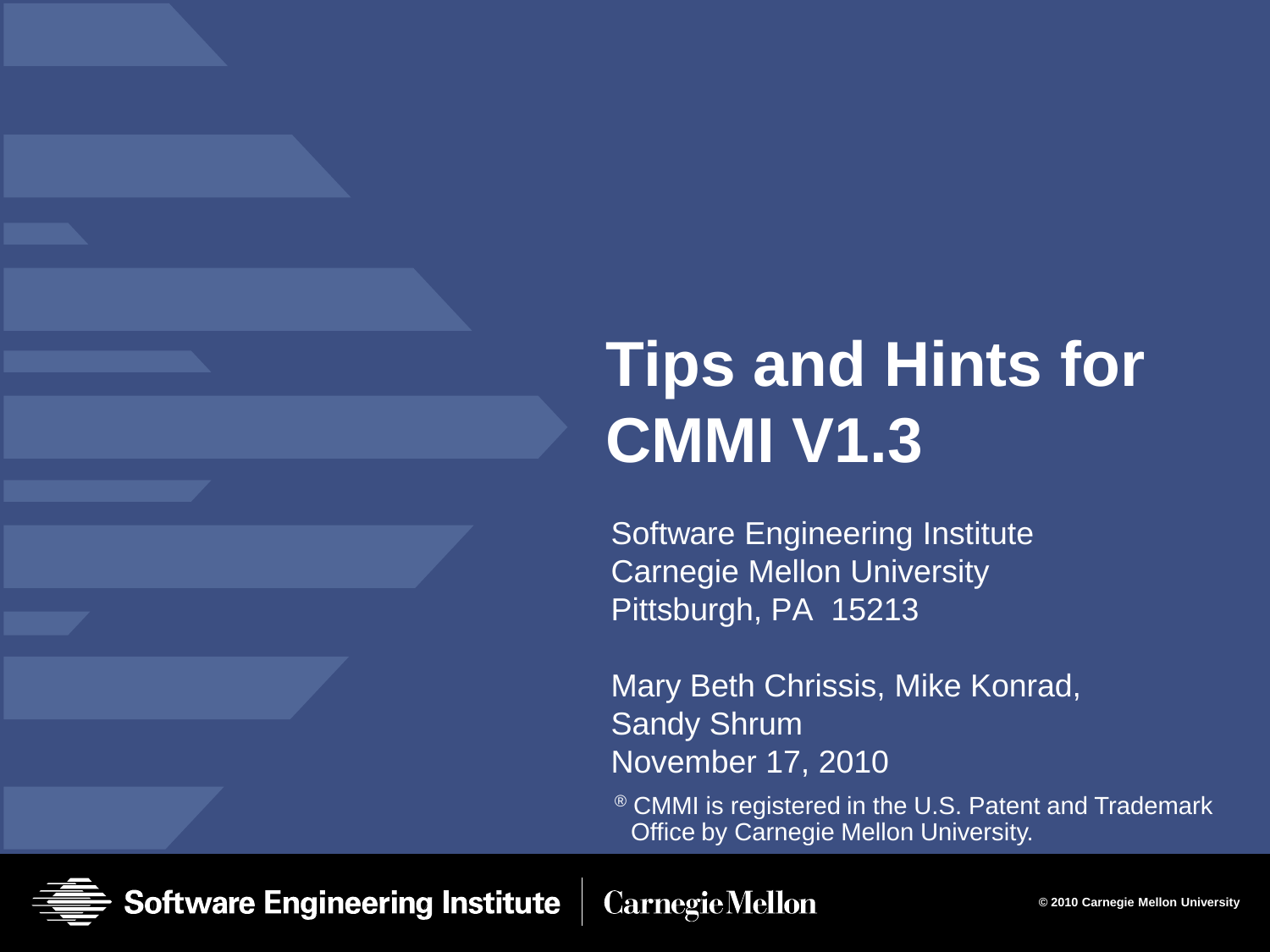#### **Purpose**

The purpose of this presentation is to discuss the changes in CMMI V1.3 in the context of how you interpret and apply those changes.

You may ask, "Now that the CMMI Product Suite was released, how do I use it?" By the end of this presentation, I hope that you have some tips and hints that you can apply on your CMMI V1.3 journey.

Caveat: There are many different ways to interpret and apply this material.

One of the true advantages of using CMMI is the ability to use this material in many different contexts and situations. Therefore, only use this information if you agree with it.

**CarnegieMellon** 

- If it doesn't fit your organization understand why.
- Understand what you do differently.

ware Engineering Institute

• Adjust this guidance to fit your needs.

**Tips and Hints for CMMI V1.3**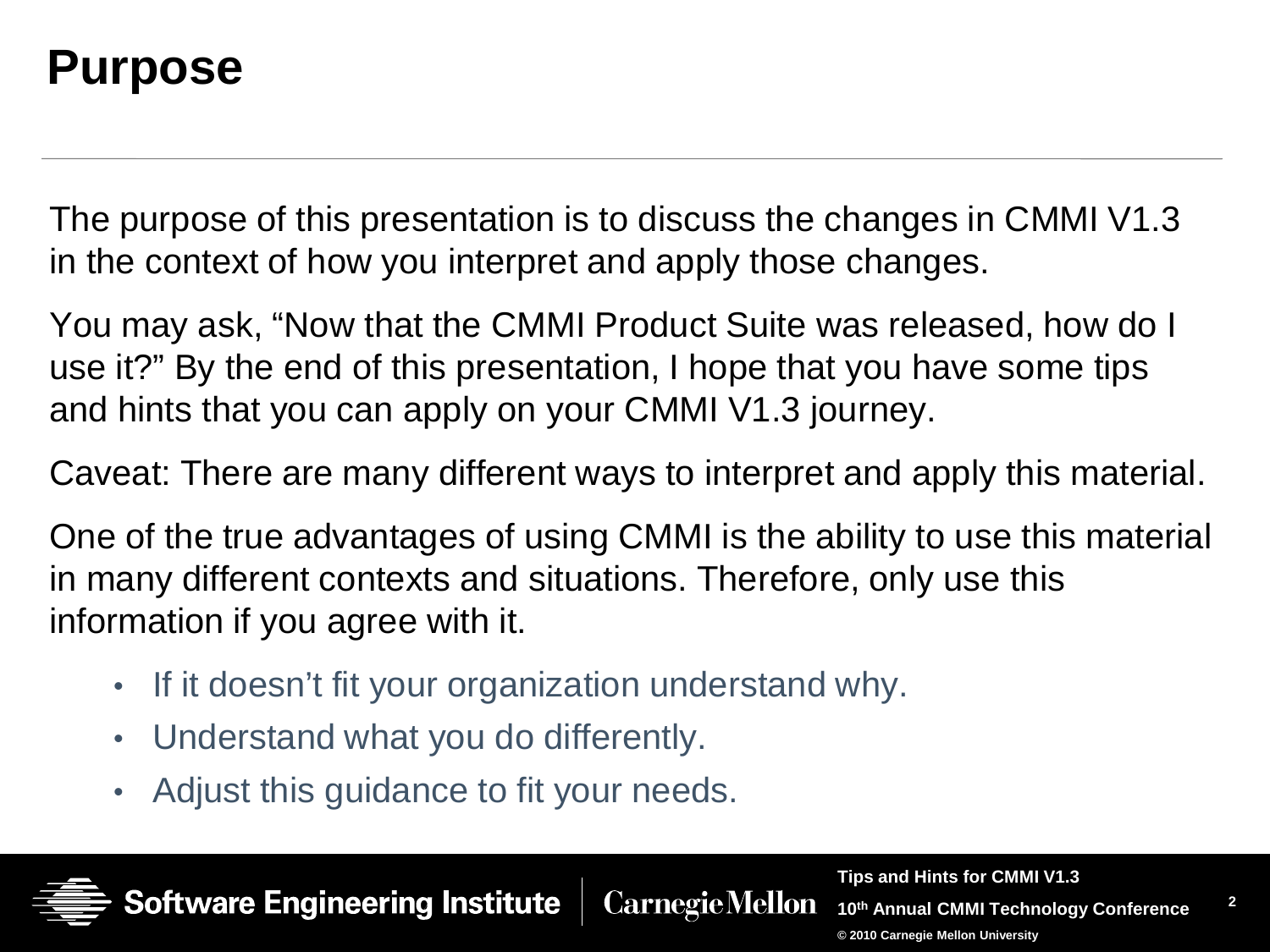## **Topics**

CMMI Model(s) Changes

CMMI-DEV Addison-Wesley Book



**Tips and Hints for CMMI V1.3 CarnegieMellon** 

**10th Annual CMMI Technology Conference**

**3**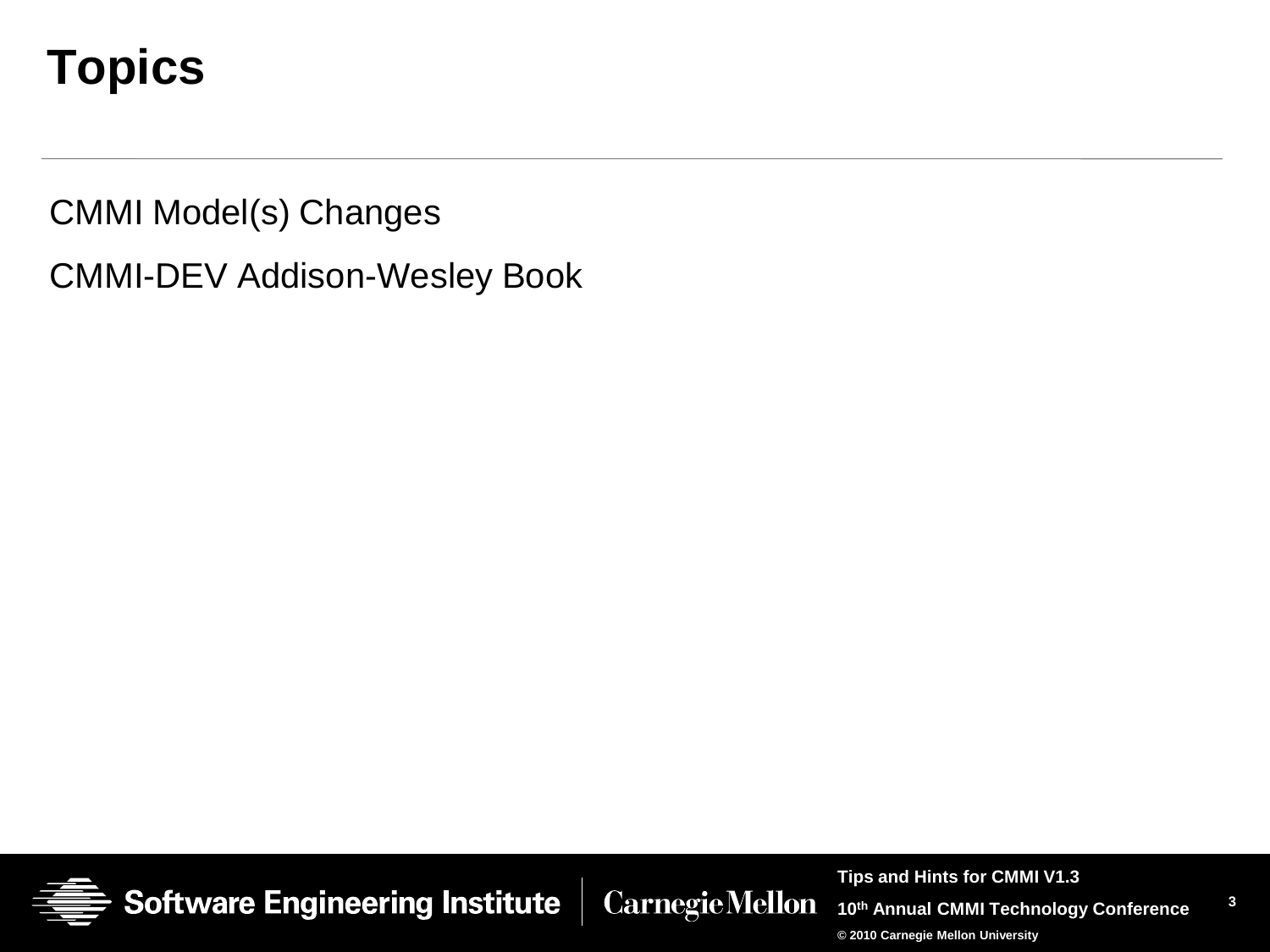#### CMMI V1.3 Model(s) Changes



**CarnegieMellon** 

**Tips and Hints for CMMI V1.3**

**10th Annual CMMI Technology Conference**

**4**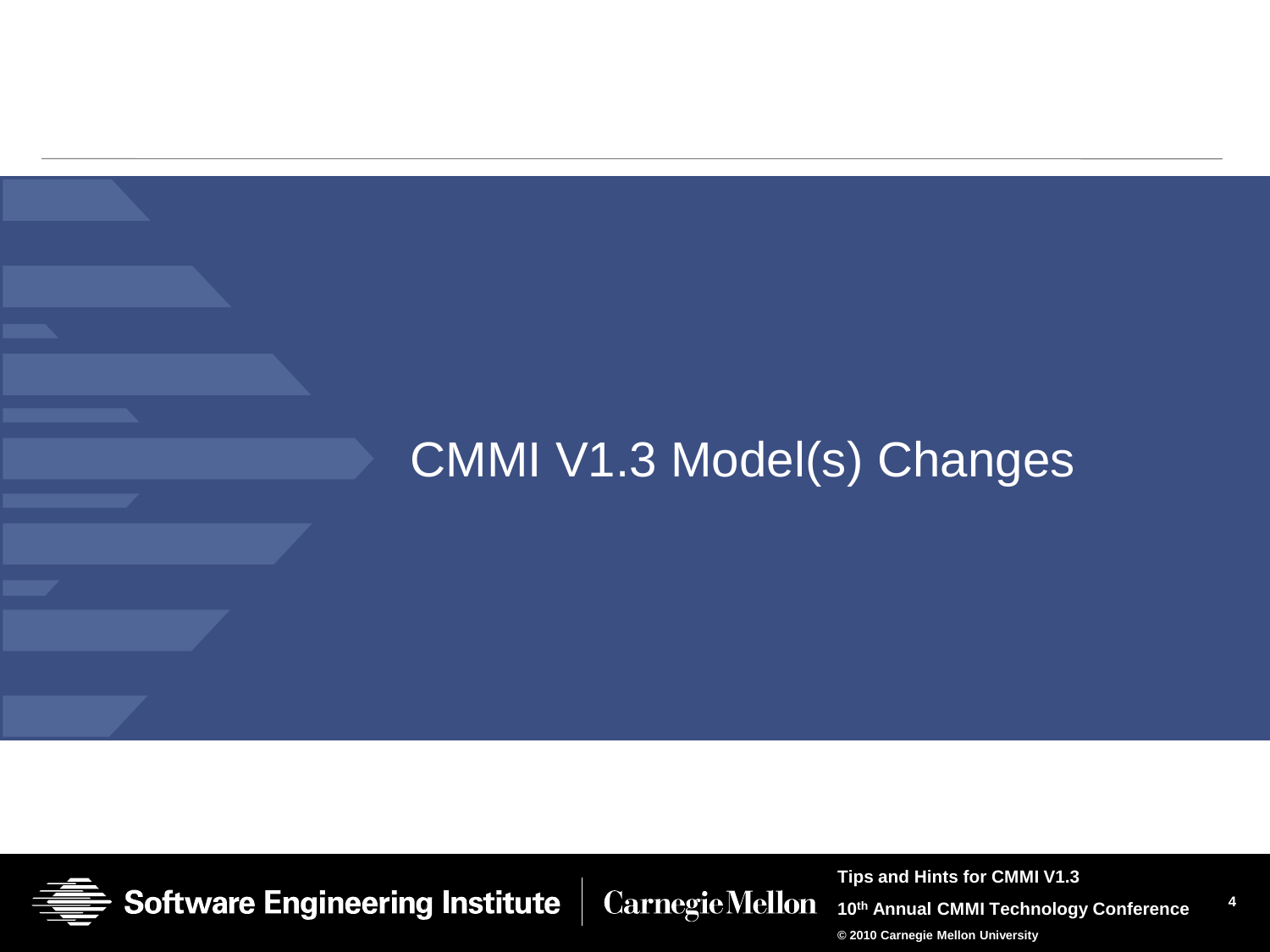### **Three Constellations and Three Models: Which Do I Choose?**

Because of harmonization, the models are more similar in V1.3.

Core PAs appear in all CMMI models; however...

- These PAs are not identical across all models.
- Informative material can be different so that users interpret goals and practices for their area of interest.
- Sometimes practices can be different in one model from another (i.e., PP, PMC).



Pick the model that most closely aligns with your business needs.



Software Engineering Institute **Carnegie Mellon** 

**Tips and Hints for CMMI V1.3 10th Annual CMMI Technology Conference © 2010 Carnegie Mellon University**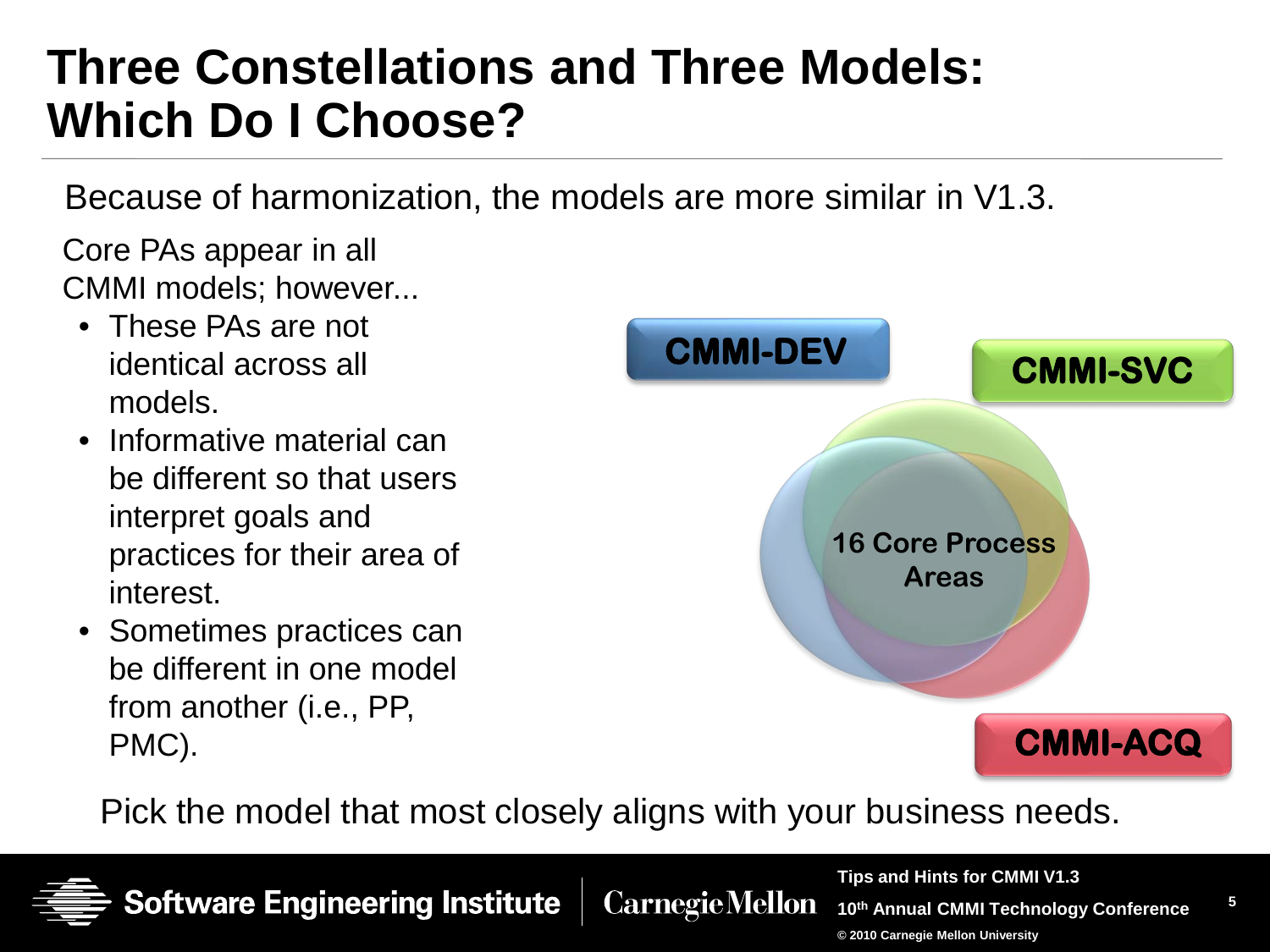## **Picking the Right Model for Your Organization,**

If you are just starting process improvement (i.e., working for two years or less),

- pick one of the models and use it,
- focus on the core process areas, and



• remember that some of the core process areas are slightly different (e.g., PP and PMC at the specific practice level, names of the PAs).

If you are a seasoned CMMI user,

- use all 3 models, especially if you are improving many different parts of your organization, and
- look at the "unique" PAs.

If you have been using only CMMI-DEV, you are missing out on useful practices.

**CarnegieMellon** 

**Tips and Hints for CMMI V1.3**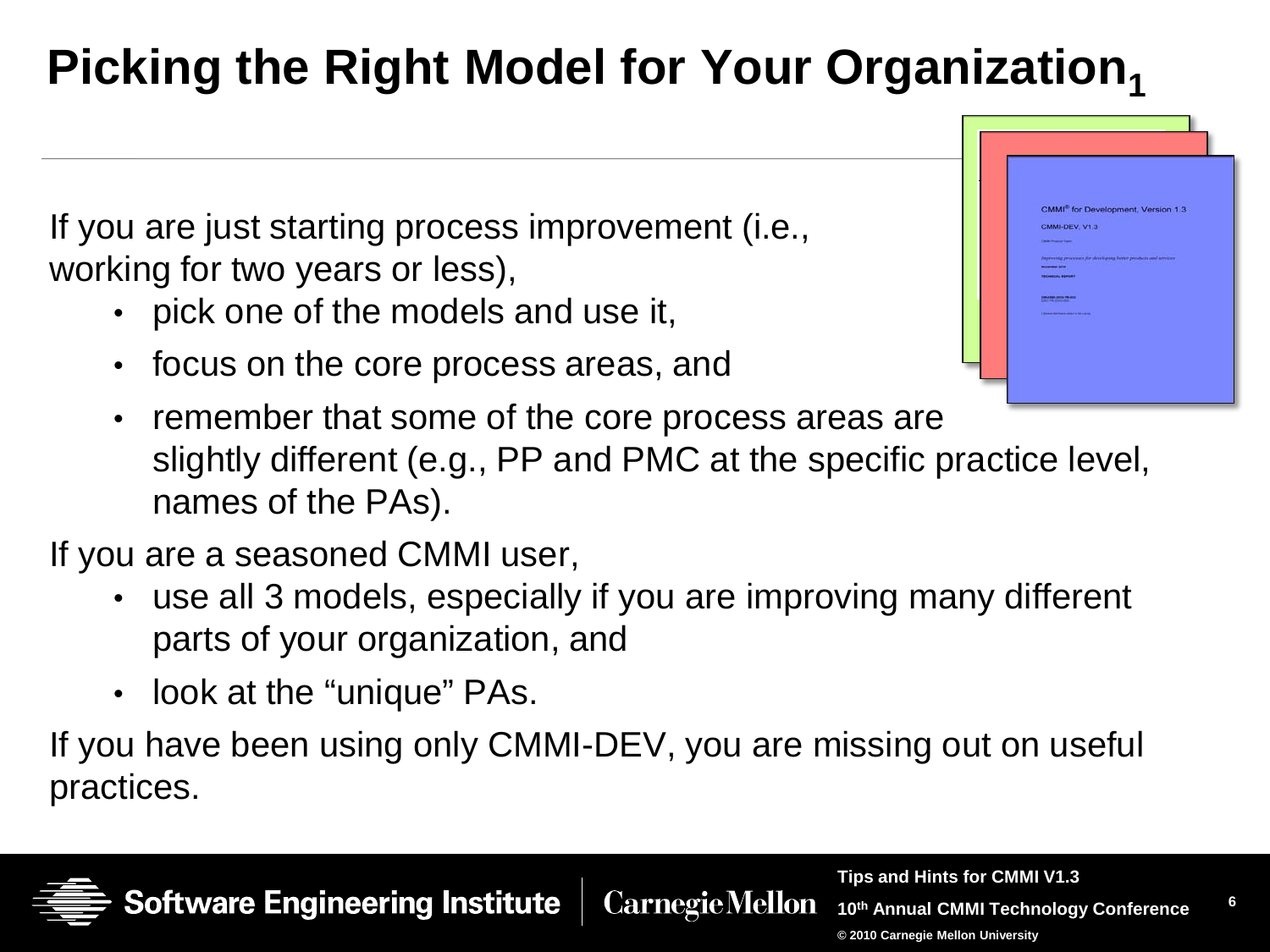## Picking the Right Model for Your Organization,

The V1.2 models were improved and released incrementally.

CMMI-DEV was released in 2006.

CMMI-ACQ was released in 2007.

Two years later, CMMI-SVC was released.

CMMI-DEV is where the most change occurred from V1.2 to V1.3.

In many instances, changes to CMMI-DEV for V1.3 were already incorporated into the other two models as part of their development efforts for V1.2.

**CarnegieMellon** 

As you would expect, CMMI-SVC has the least change.



**Tips and Hints for CMMI V1.3**

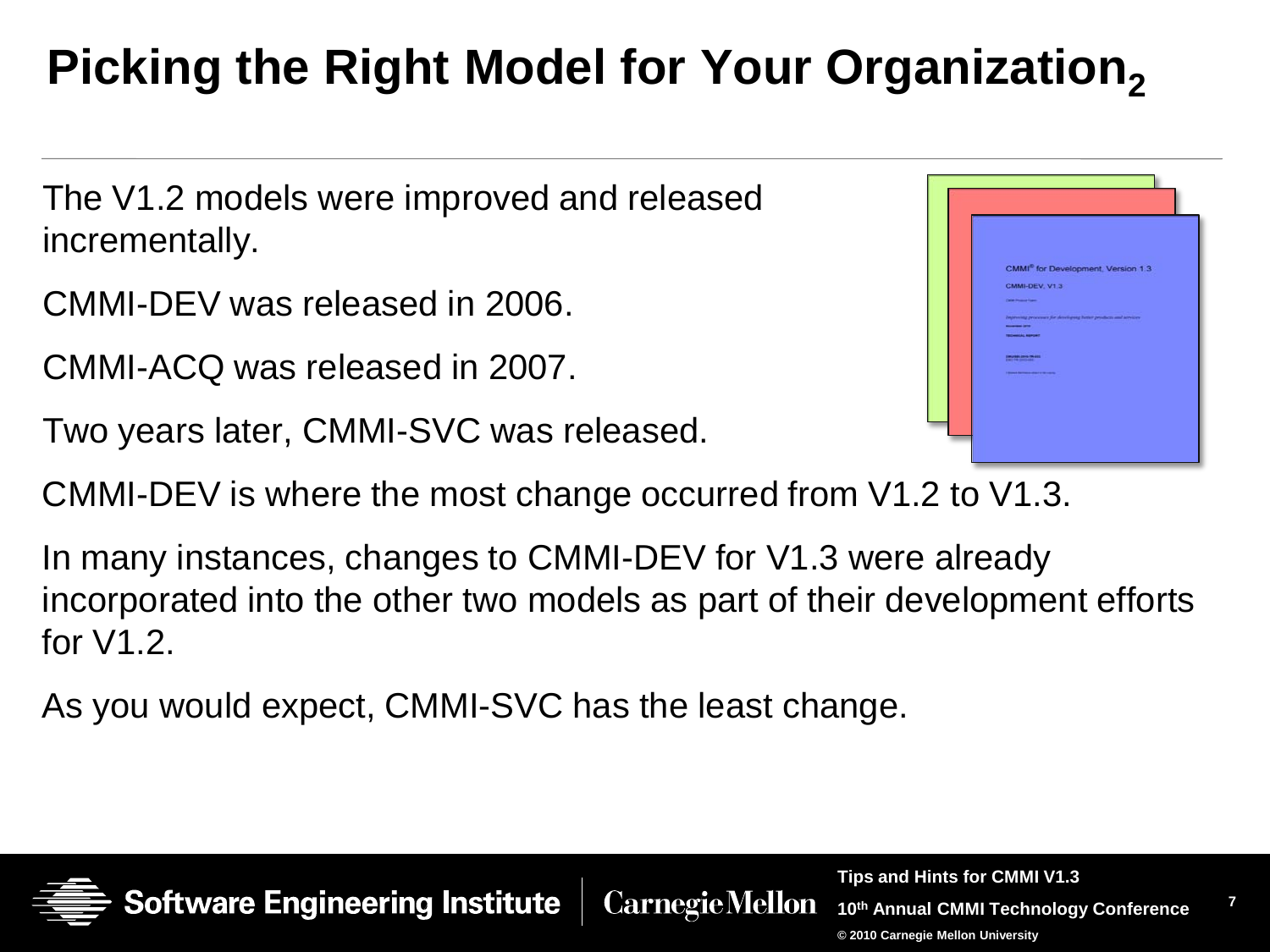## **Understanding the Changes**

If you are a seasoned CMMI user, you will find the comparison files useful. They are available at [http://www.sei.cmu.edu/cmmi/tools/cmmiv1-](http://www.sei.cmu.edu/cmmi/tools/cmmiv1-3/index.cfm) [3/index.cfm](http://www.sei.cmu.edu/cmmi/tools/cmmiv1-3/index.cfm)

All model changes are included in the comparison files:

- Movement of material
- Editorial changes
- Harmonization changes

Comparison files do not help you find the major changes, however. The CMMI V1.3 Model Upgrade Training is a better source for understanding high-level changes.

Also, many of the presentations at this conference address changes to V1.3 and are good sources of information.

**CarnegieMellon** 



**Tips and Hints for CMMI V1.3**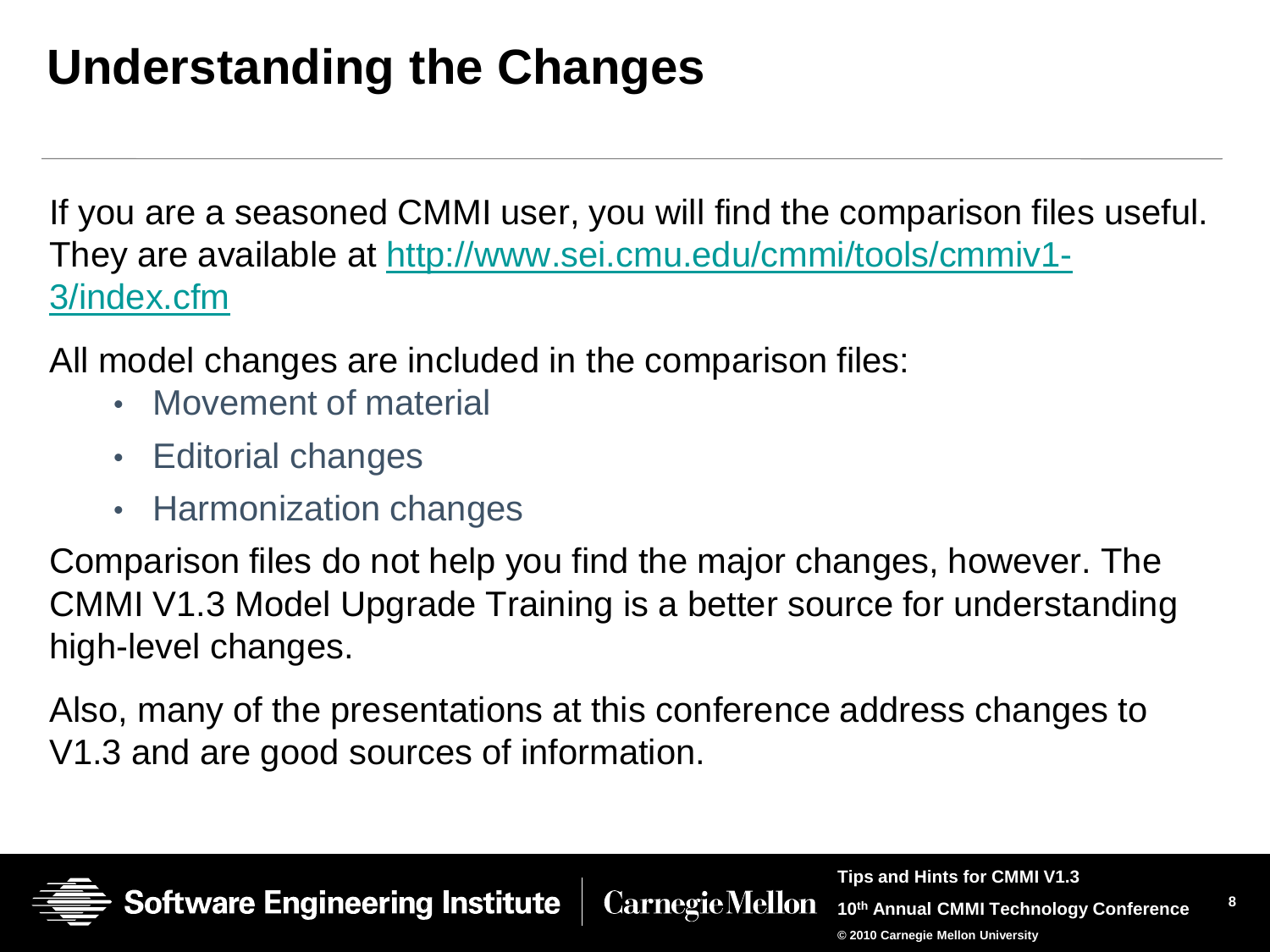## **Architecture Changes**

Most components did not change.

One primary change was that "typical" was replaced by "example" when presenting work products.

The result should be that this component is easier to interpret and more usable.

Your organization is more likely to be successful in developing the work products that are right for your organization instead of those presented in CMMI.





**CarnegieMellon** 

**Tips and Hints for CMMI V1.3**

**9**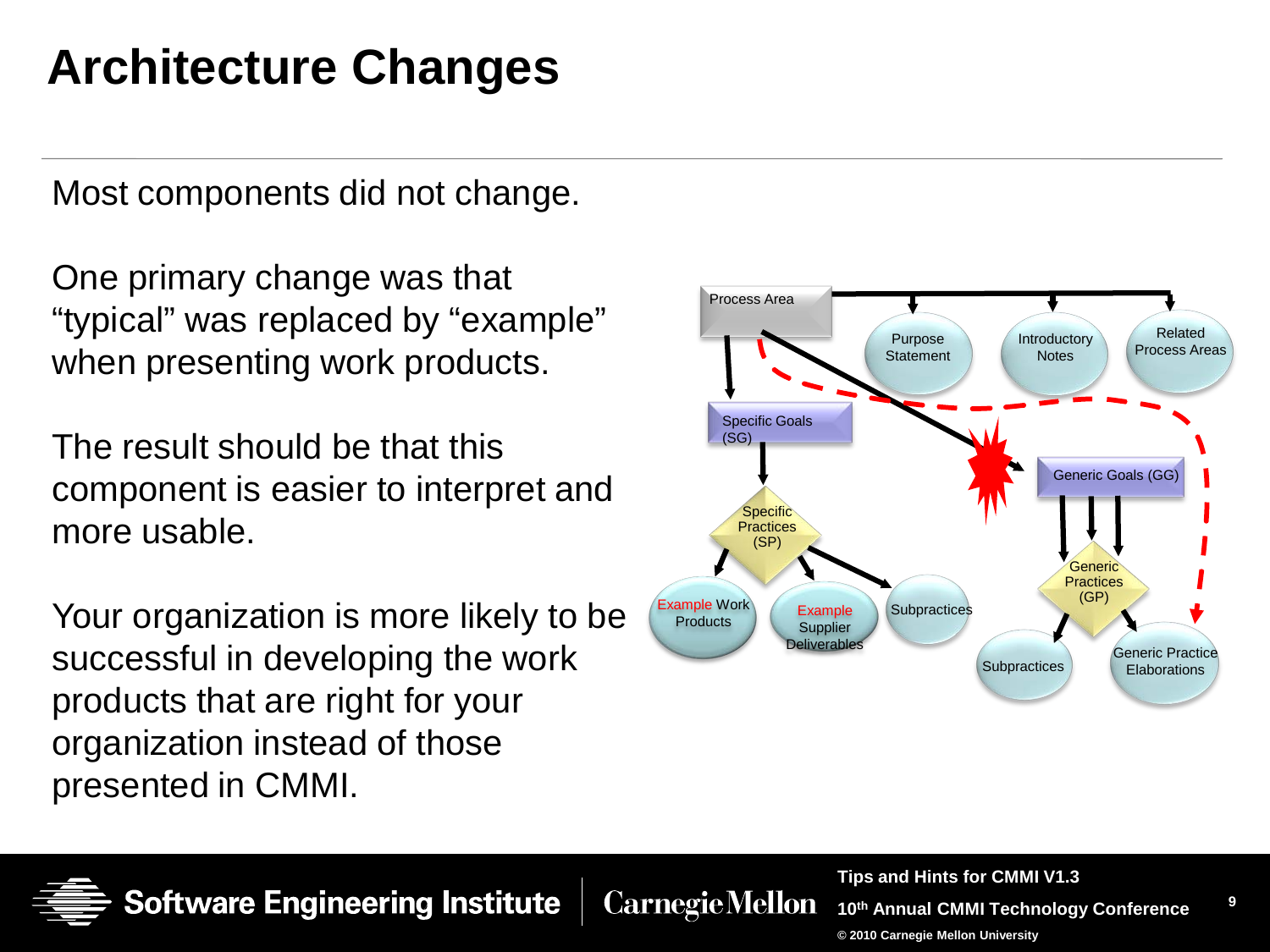## **Changes to PA Categories**

**Software Engineering Institute** 



These changes should provide a more natural fit to align with PA content.

**CarnegieMellon** 

If you have tools or documents that use PA categories, slight adjustments will be needed.



**10**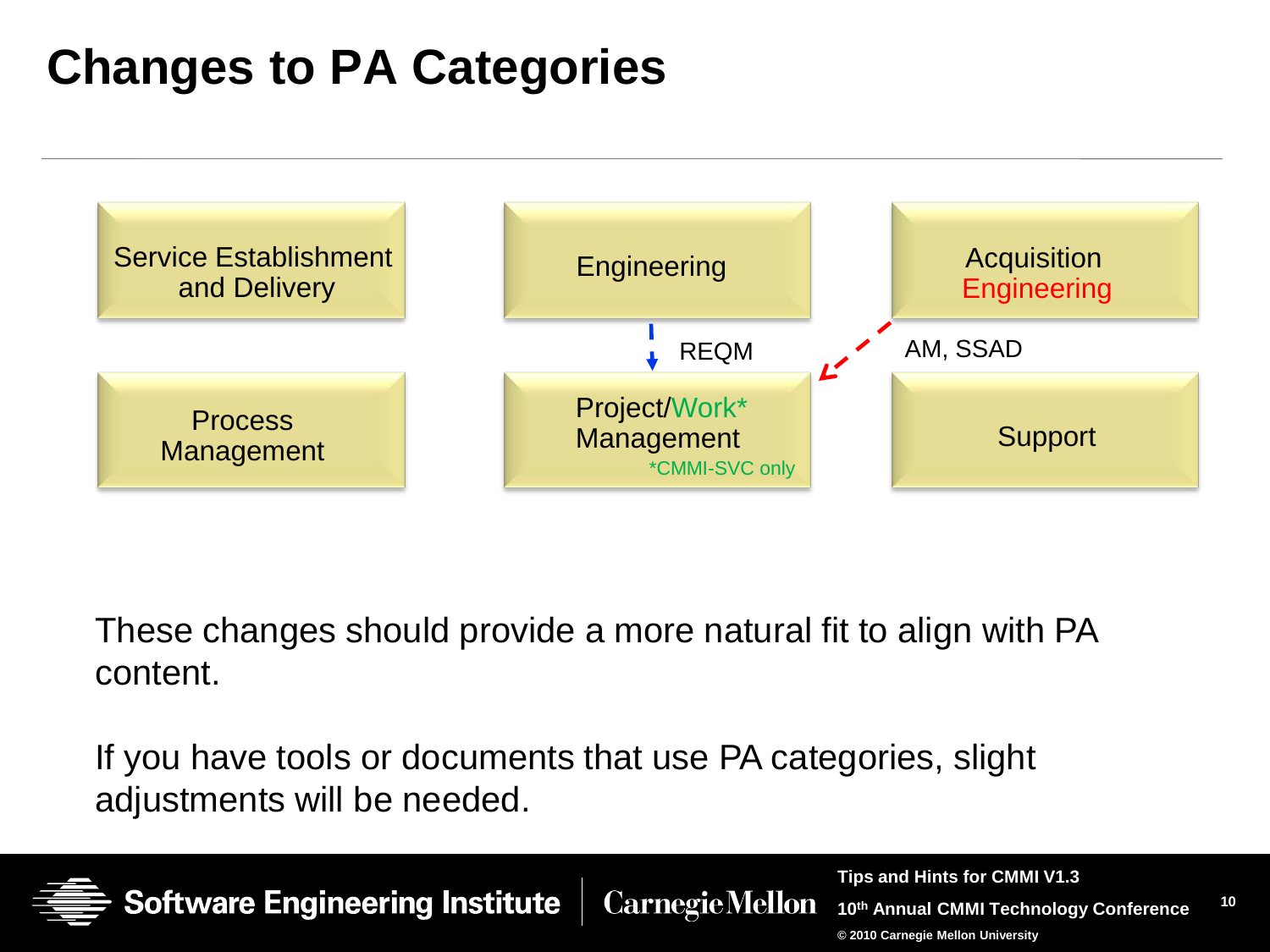#### **Changes to Generic Goals and Practices,**

In CMMI-DEV, the location of generic goals (GGs) and generic practices (GPs) was changed.

- Don't let this change minimize the importance of the GGs and GPs.
- Use this change as an enabler to stress the importance of establishing the "process improvement" infrastructure in your organization.
- If you have different teams interpreting and applying PAs, don't let them forget to look at the GGs and GPs, especially the elaborations.
	- Remember that elaborations only exist in CMMI-DEV and CMMI-SVC.



**Tips and Hints for CMMI V1.3 CarnegieMellon** 

**11 10th Annual CMMI Technology Conference**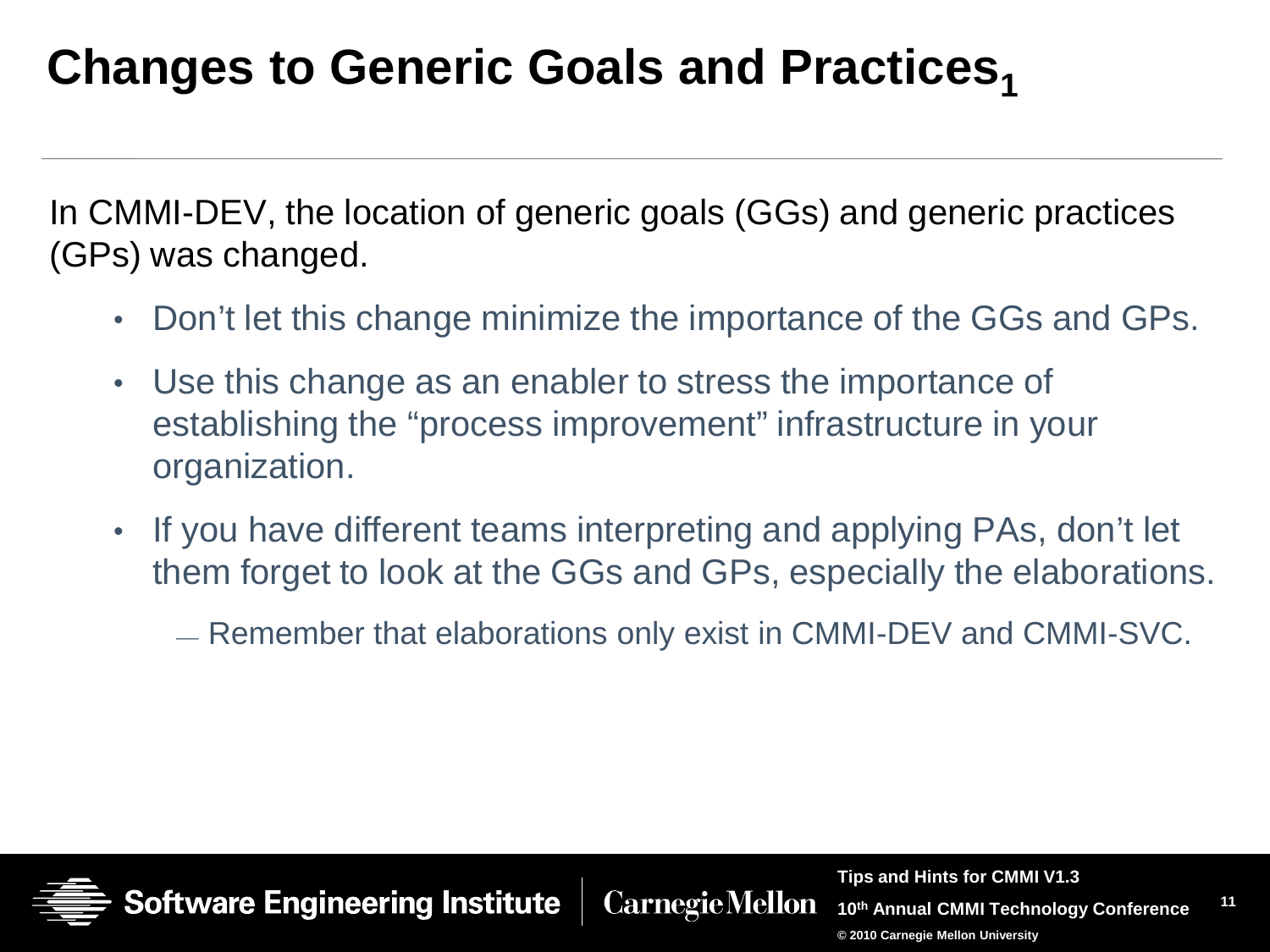## **Changes to Generic Goals and Practices,**

| <b>Generic Goals</b>                              |                                                                                                                           | <b>Generic Practices</b>                                                                                                                                                                                                                                                                                                                          |
|---------------------------------------------------|---------------------------------------------------------------------------------------------------------------------------|---------------------------------------------------------------------------------------------------------------------------------------------------------------------------------------------------------------------------------------------------------------------------------------------------------------------------------------------------|
| GG1: Achieve<br><b>Specific Goals</b>             | GP 1.1:                                                                                                                   | Perform Specific Practices                                                                                                                                                                                                                                                                                                                        |
| GG2: Institutionalize a<br><b>Managed Process</b> | $GP$ 2.1:<br>$GP$ 2.2:<br>$GP$ 2.3:<br>$GP$ 2.4:<br>$GP$ 2.5:<br>$GP$ 2.6:<br>GP 2.7:<br>$GP$ 2.8:<br>GP 2.9:<br>GP 2.10: | Establish an Organizational Policy<br>Plan the Process<br><b>Provide Resources</b><br><b>Assign Responsibility</b><br><b>Train People</b><br><b>Control Work Products</b><br>Identify and Involve Relevant Stakeholders<br>Monitor and Control the Process<br><b>Objectively Evaluate Adherence</b><br>Review Status with Higher Level Management |
| GG3: Institutionalize a<br><b>Defined Process</b> | GP 3.1:<br>$GP$ 3.2:                                                                                                      | <b>Establish a Defined Process</b><br><b>Collect Improvement Information</b>                                                                                                                                                                                                                                                                      |

These changes were always implied but now they are explicitly stated.



**Software Engineering Institute** 

**CarnegieMellon** 

**Tips and Hints for CMMI V1.3**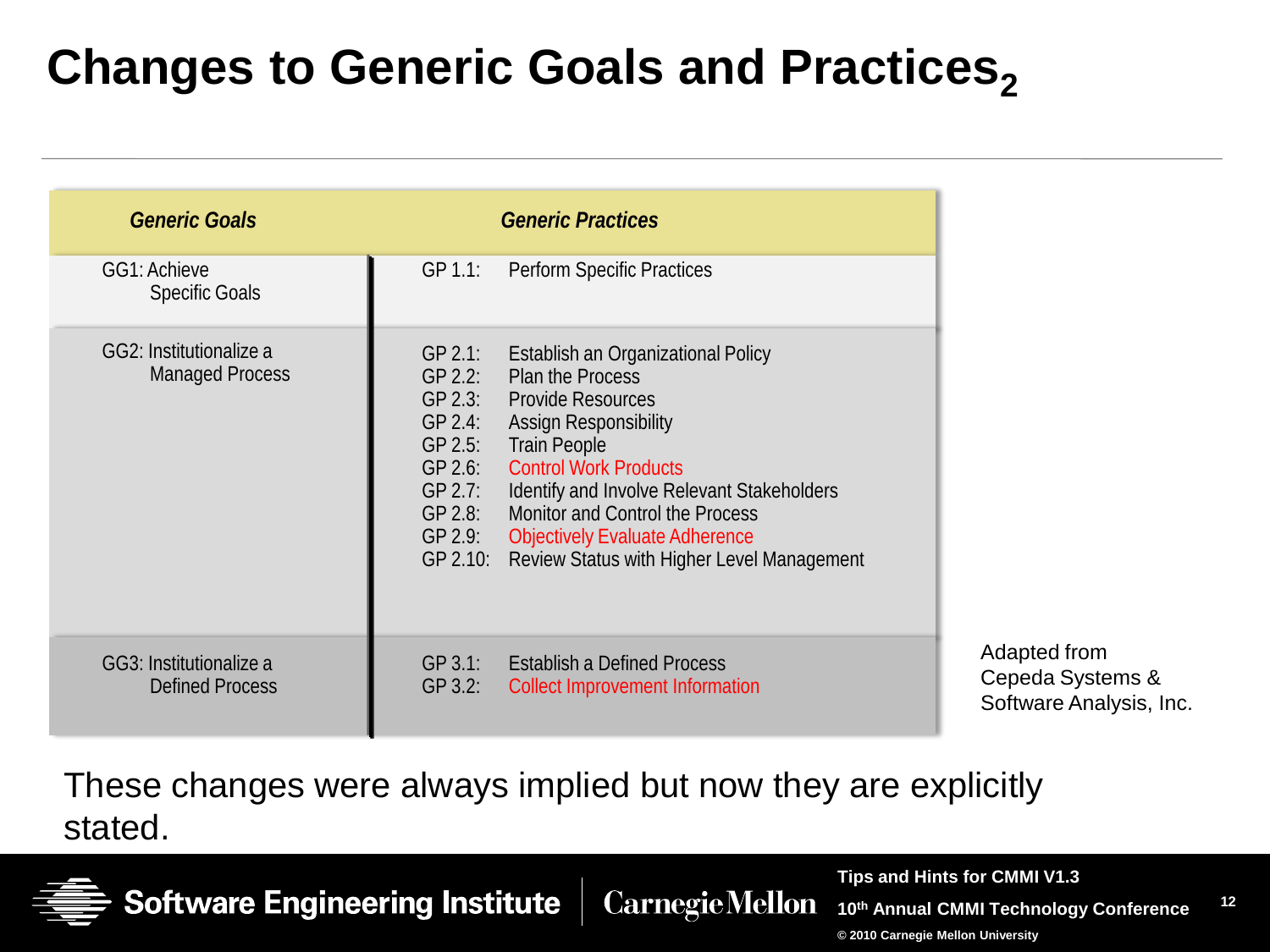#### **Changes to Generic Goals and Practices,**

The biggest change – level 4 and 5 generic goals and practices were eliminated to appropriately focus high maturity on the achievement of business objectives.

Thus, the concept of capability levels 4 and 5 was removed also.

**GG 4 Institutionalize a Quantitatively Managed Process GP 4.1 Establish Quantitative Objectives for the Process GP 4.2 Stabilize Subprocess Performance GG 5 Institutionalize an Optimizing Process GP 5.1 Ensure Continuous Process Improvement GP 5.2 Correct Root Causes of Problems**

**CarnegieMellon** 

tware Engineering Institute

**Tips and Hints for CMMI V1.3**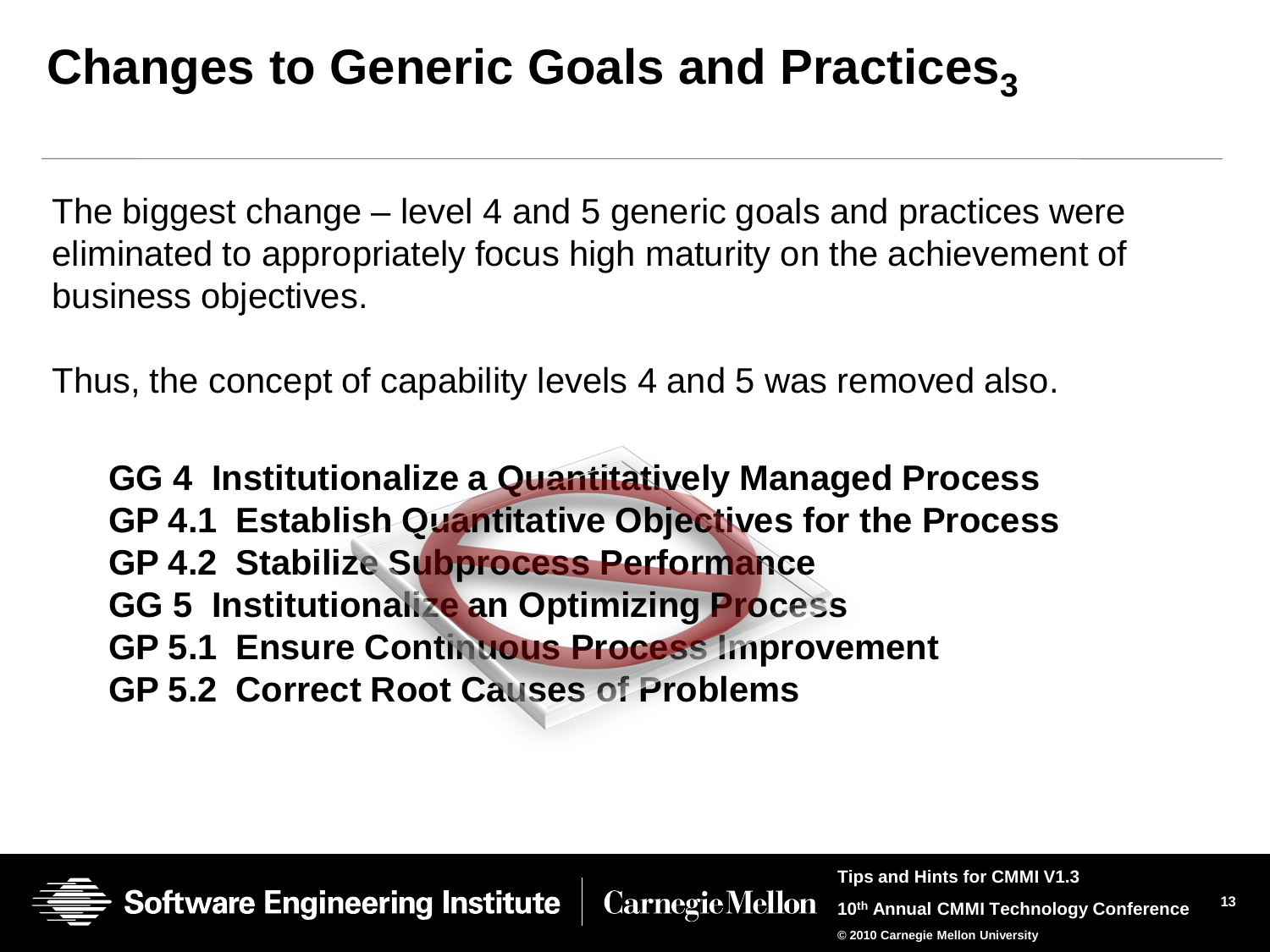## **What Happened to IPPD and Amplifications?**

Fewer than 5% of recent appraisals have included IPPD. However, in today's environment most people work in teams.

Teaming has been embedded consistently in all 3 models.

- This change allows you to address these concepts as intended.
- You don't have to worry about whether to include teaming practices or not.

In CMMI-DEV there were about 20 amplifications for SE, SW, and HW and none in CMMI-ACQ or CMMI-SVC. Therefore, amplifications were removed. Useful amplifications were converted to examples and notes.

- The concept of amplification was often confusing.
- This change should allow CMMI users to look at this information like other informative material.



**CarnegieMellon** 

**Tips and Hints for CMMI V1.3**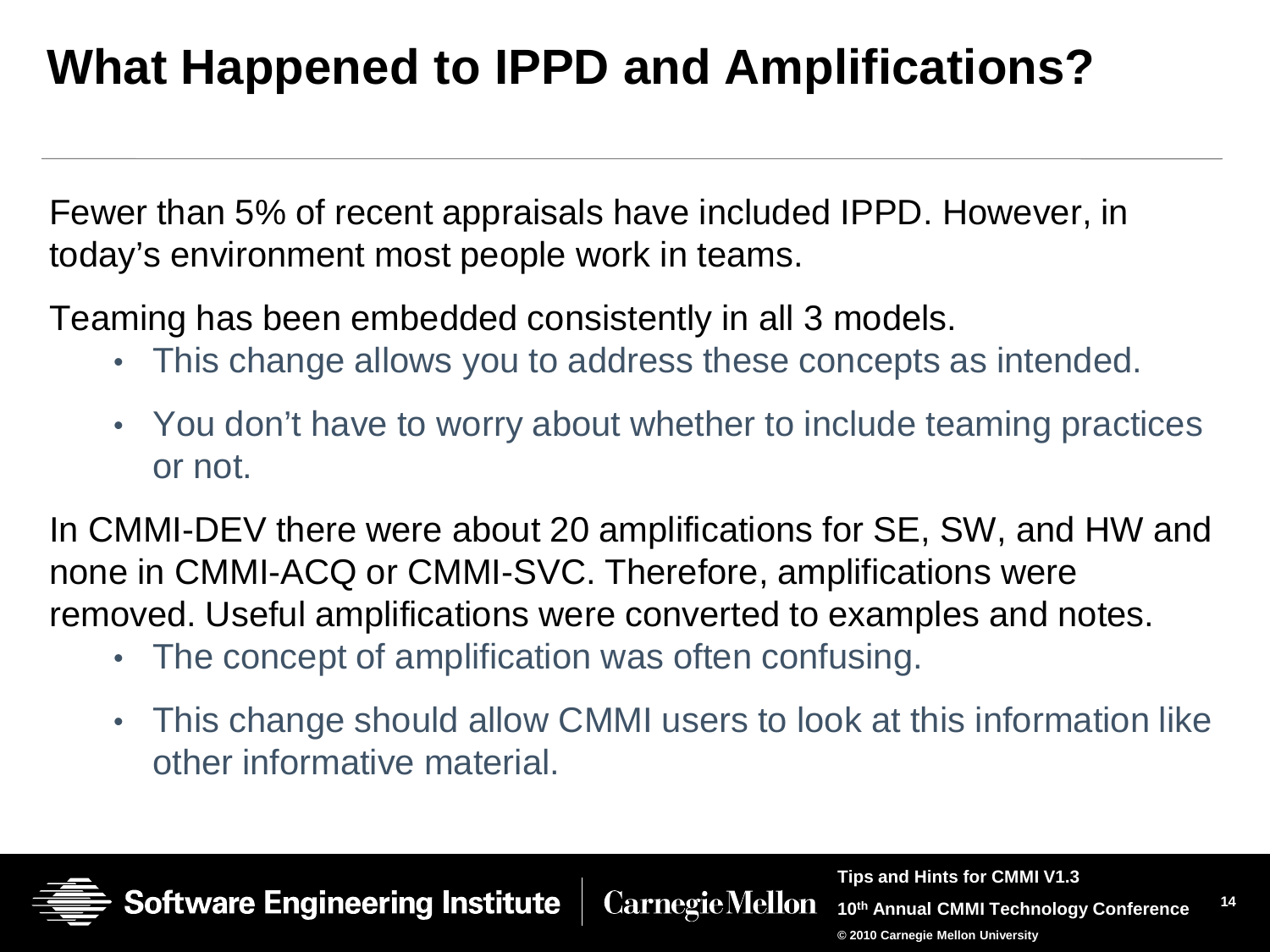## **Terminology Was Improved,**

CMMI terminology evolved and wasn't always consistent with the release of new constellations.

The model component descriptions were revised. If defined in the glossary the following occurred:

- The redundant text in the description was minimized.
- Inconsistent text was eliminated.
- A reference to the glossary was added.



**CarnegieMellon** 

The glossary had a "good scrub."

ware Engineering Institute

Therefore, when you don't understand a term, first refer to the glossary.



**Tips and Hints for CMMI V1.3 10th Annual CMMI Technology Conference**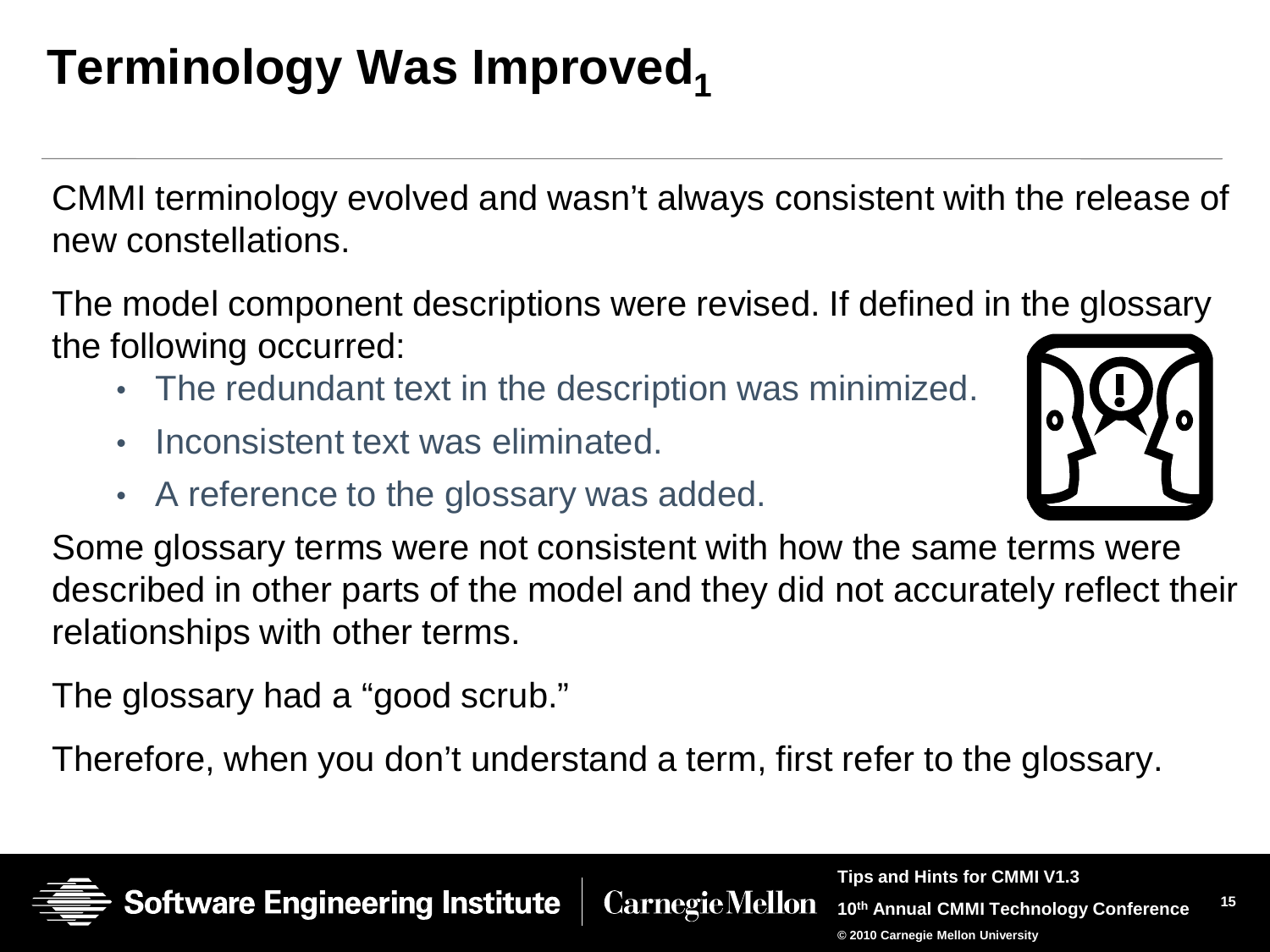## **Terminology Was Improved,**

Certain words and phrases that appear in goal and practice statements unnecessarily complicate their interpretation.

Words and phrases that were considered problematic include: appropriate, best, designated, effectively, essential, most important, necessary, realistic, reasonable, and relevant.

When implementing these practices, it should be a given that you implement what is "appropriate" for the project and organization.

This change should minimize some of the interpretation wars that occurred during appraisals.



**16**



**CarnegieMellon** 

**Tips and Hints for CMMI V1.3 10th Annual CMMI Technology Conference © 2010 Carnegie Mellon University**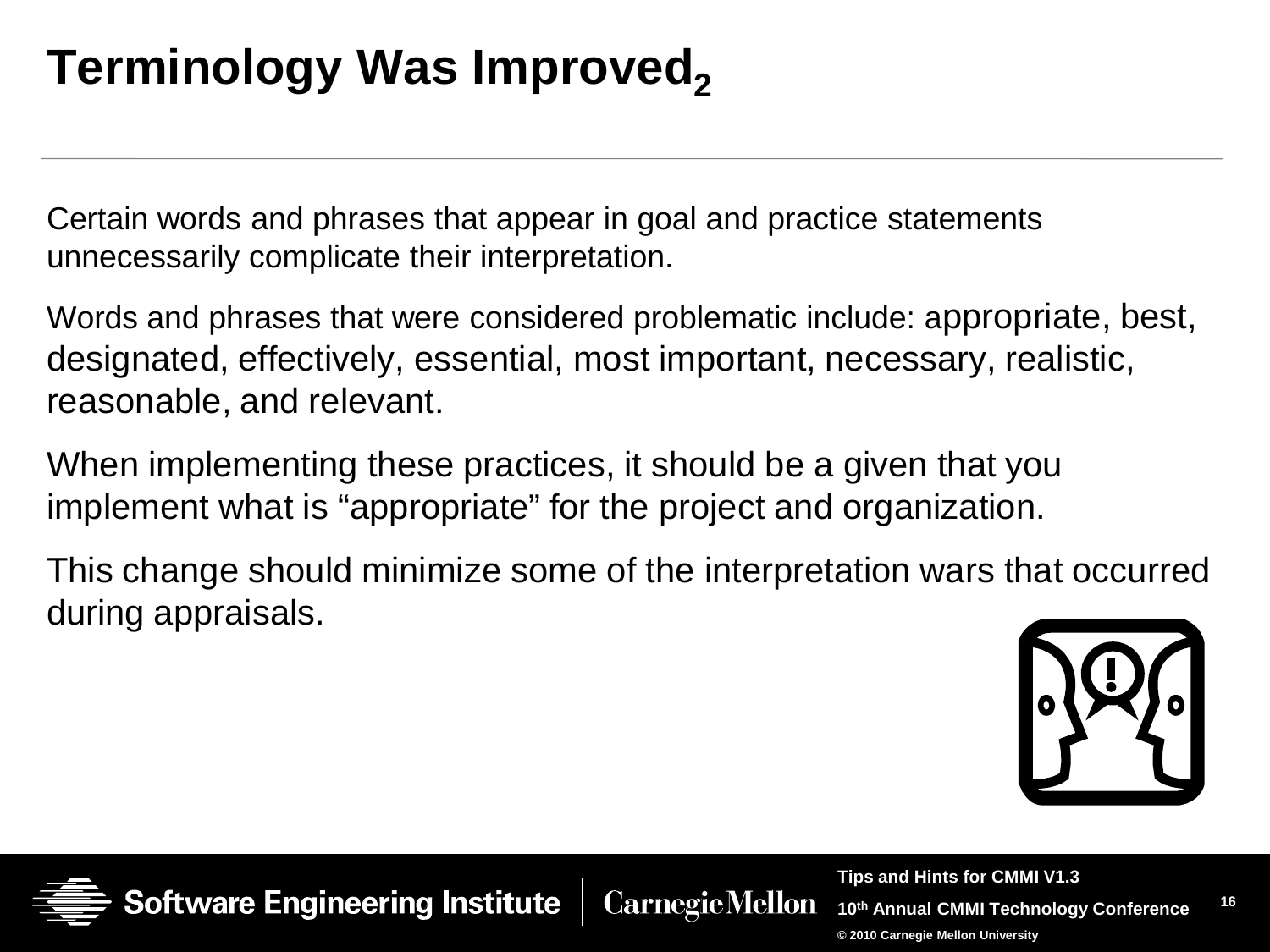## **Informative Material**

Informative material was improved, including revision of the Engineering practices to reflect industry best practice and additional guidance for organizations that use Agile methods.

References were revised so that users can easily find the information that the reference points to by searching for a goal or practice title or purpose statement in the destination PA

A standard sequence of references was introduced when there are multiple adjacent references:

- Constellation-unique PAs appear first.
- Within each PA reference grouping, the references are listed alphabetically by the destination PA.



**17**



**CarnegieMellon** 

**Tips and Hints for CMMI V1.3 10th Annual CMMI Technology Conference**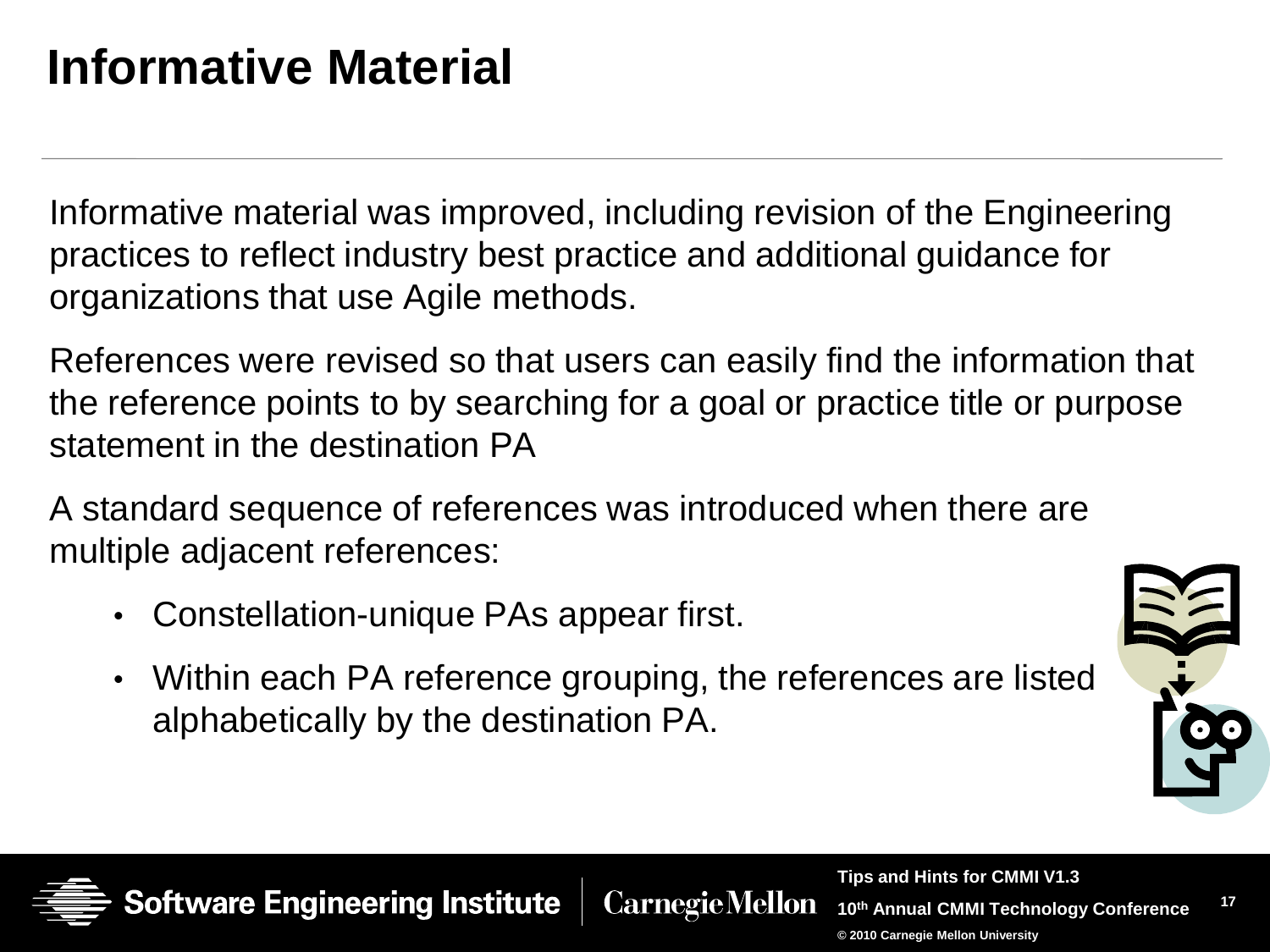#### **Front Matter Changes**

The history of CMMI was added to accompany Figure 1.2.

With a few exceptions, the mention of "source models" was removed.

Biases favoring maturity levels or capability levels were removed.

Clarifications were added that CMMI models are not processes or process descriptions.

Information was added about selecting the right CMMI model.

Clarifications were added that Chapter 2, Process Area Components, contains descriptions, not definitions.

In DEV only, it is now mentioned that recursion among PAs can also apply to Project Management PAs. (In V1.2, some inferred the idea of recursion might apply to Engineering PAs only.)

Changes were made to explicitly state what was always implied.

ware Engineering Institute



**Tips and Hints for CMMI V1.3 CarnegieMellon 10th Annual CMMI Technology Conference**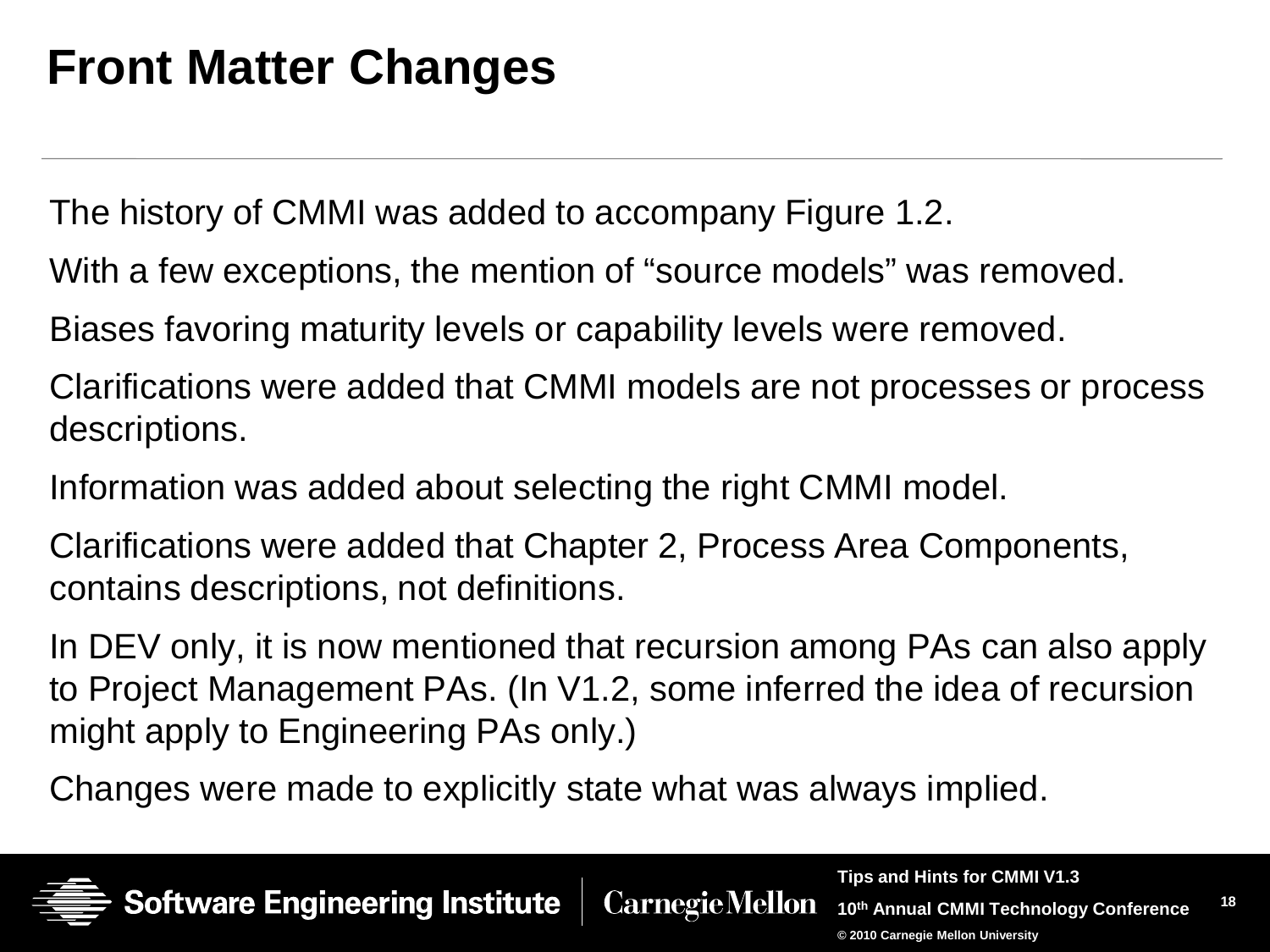## **PA Changes at Maturity Levels 2 and 3**

All PAs have changed.

Five PAs were changed at the goal level:

• IPM, IRP, OPD, OT, and RD

Fourteen PAs were changed at the specific practice level:

- IPM, OPD, PI, PPQA, REQM, RSKM, SAM,
- SSAD
- PI, RD
- IRP, SCON, SSD, SST, STSM

ware Engineering Institute

Be sure to plan adjustments to your process improvement efforts. And don't forget to mine the changes to the informative material to determine how those changes may benefit your organization.

**CarnegieMellon** 



**Tips and Hints for CMMI V1.3 10th Annual CMMI Technology Conference © 2010 Carnegie Mellon University**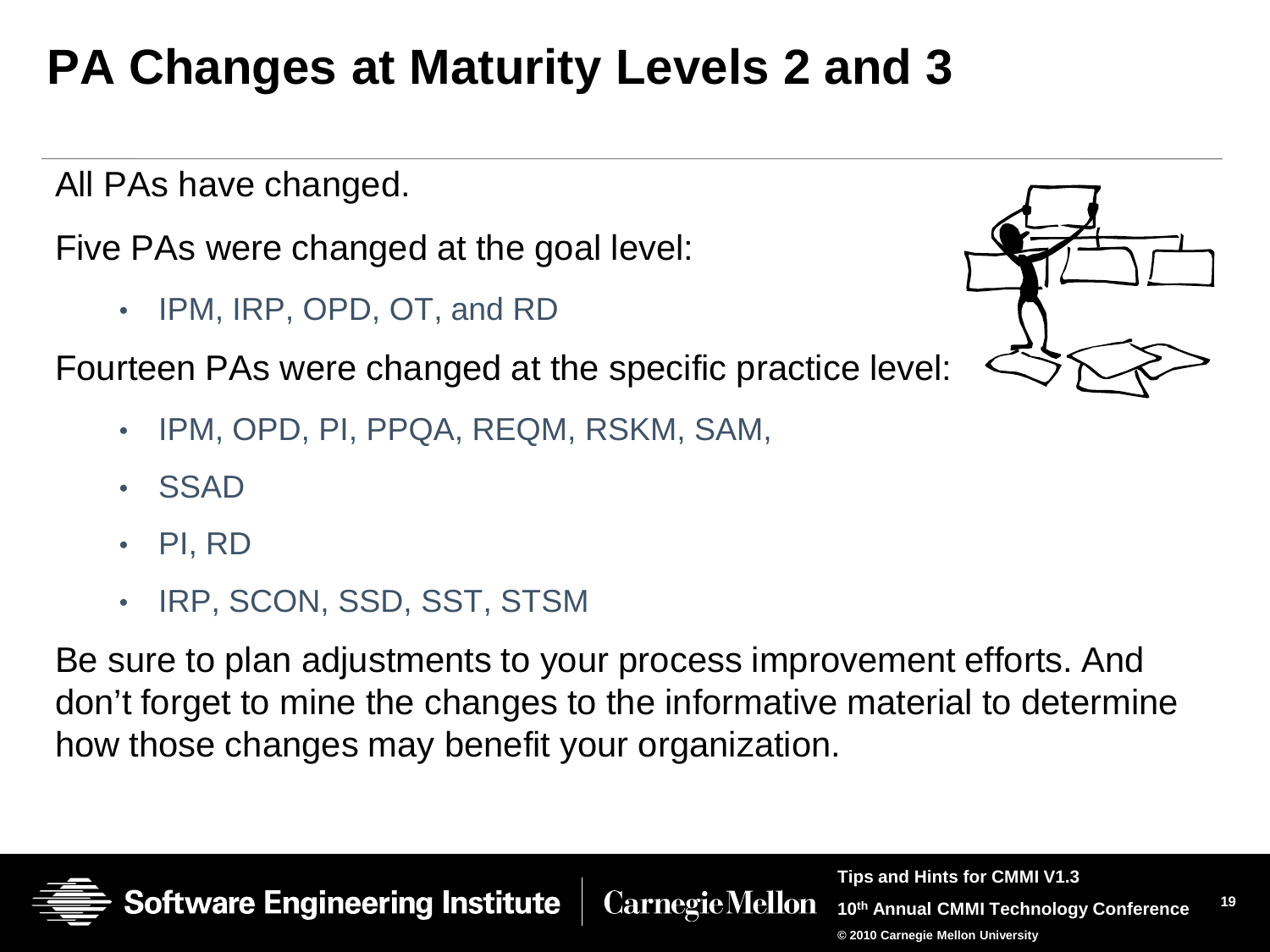## **High Maturity Changes**<sub>1</sub>

High maturity concepts and terminology were confusing in V1.2.

High maturity requirements were implied, not explicitly stated and were sometimes contained in documents other than the model.

Explanations were not central or consistent.

There were inaccurate perceptions about high maturity.

High maturity concepts were present in ALL constellations, but in much of the material examples focused on development.

If you are a high maturity organization or are pursuing high maturity, move to V1.3 as quickly as possible!

**CarnegieMellon** 



**Tips and Hints for CMMI V1.3**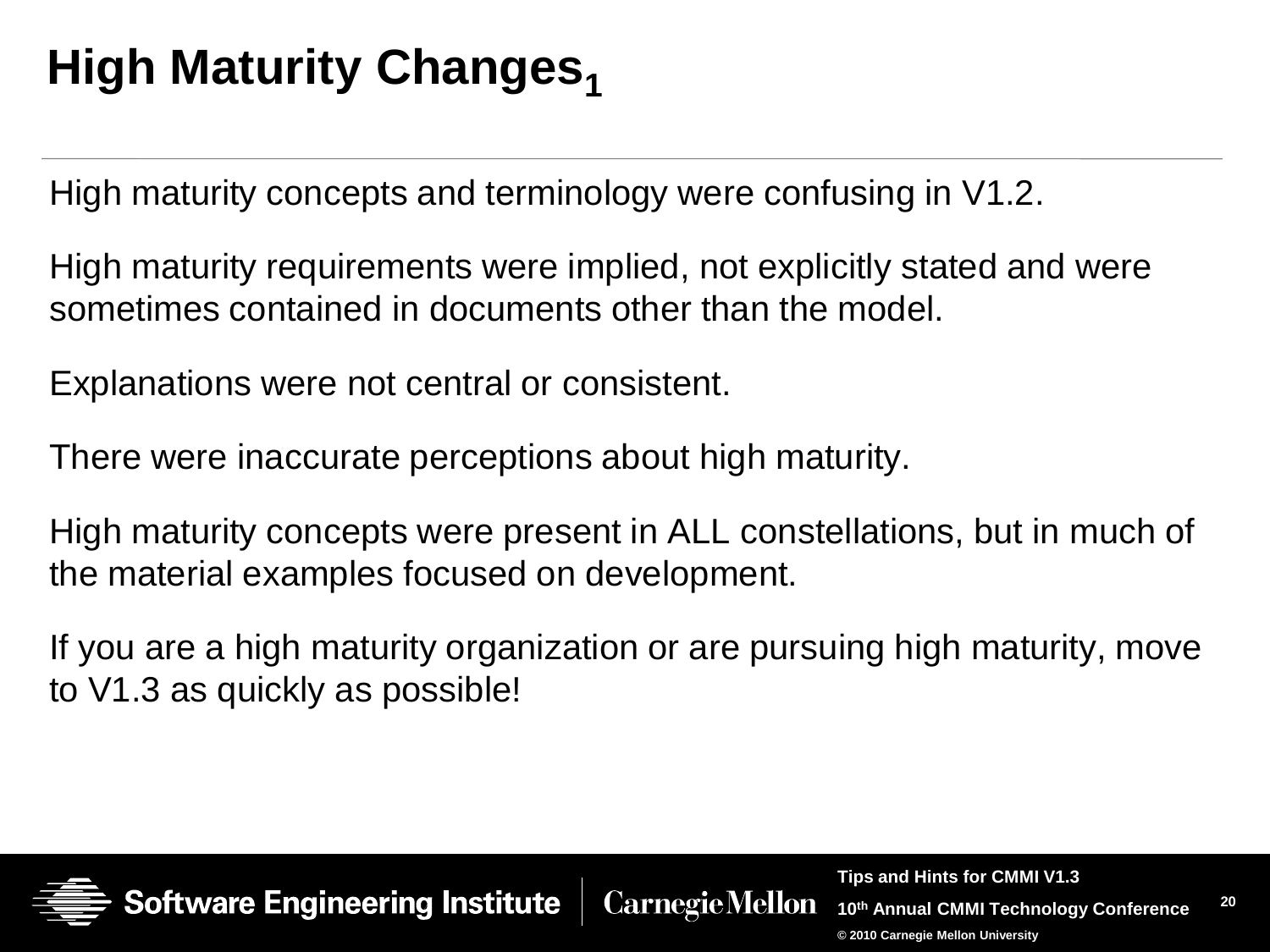## **High Maturity Changes,**

High maturity process areas are significantly improved to reflect industry best practices, including a new specific goal and several new specific practices in the process area that was renamed from Organizational Innovation and Deployment (OID) to Organizational Performance Management (OPM).

Organizational Process Performance was reordered.

Quantitative Project Management was reordered and modified.

The scope of Causal Analysis and Resolution was changed.

- "Defects and other problems" was replaced by "outcomes," which can be successes as well as deficiencies.
- The emphasis on "proactive" defect prevention was increased.

**tware Engineering Institute** 

**Tips and Hints for CMMI V1.3 CarnegieMellon 10th Annual CMMI Technology Conference**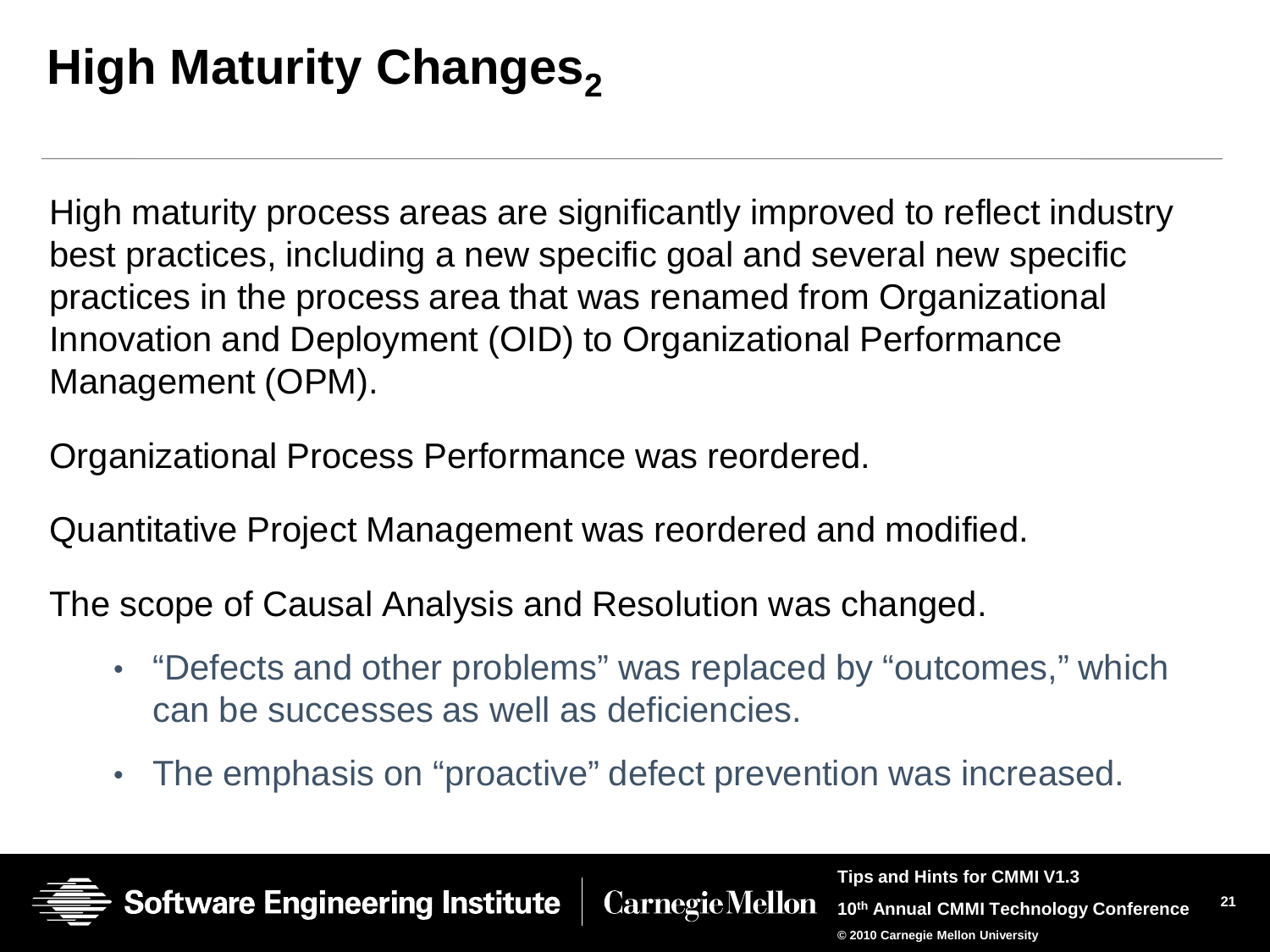#### CMMI-DEV Addison-Wesley Book



**CarnegieMellon** 

**Tips and Hints for CMMI V1.3**

**22 10th Annual CMMI Technology Conference**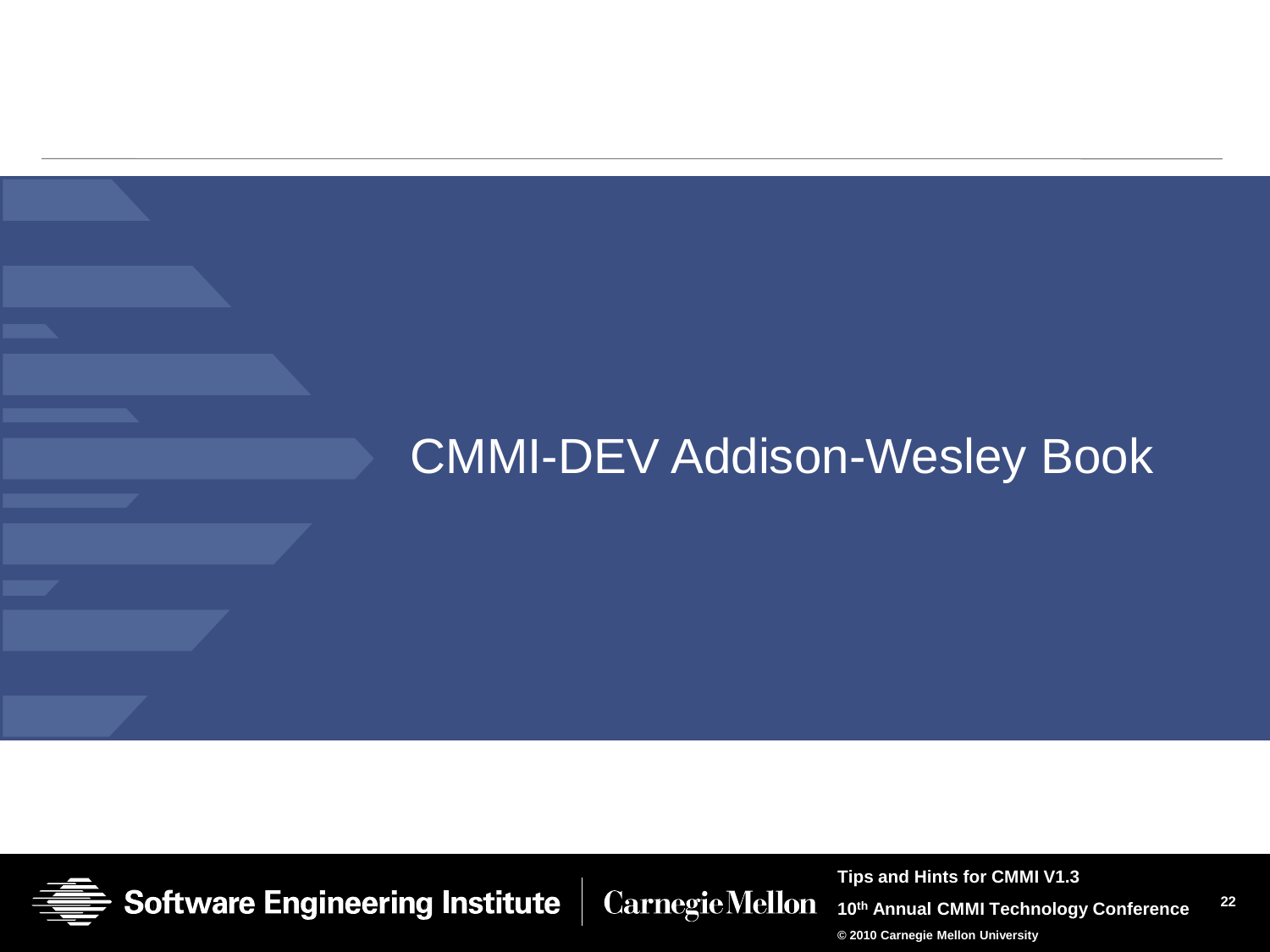## **The Book Changes**

The design of the Addison-Wesley book stayed basically the same as the second edition (Version1.2).

- Some perspectives stayed the same, some were updated, and new ones were added.
- The case study was replaced with three shorter case studies.
- Tips and hints were only modified where needed. The Engineering and high maturity PAs had the most change.

The book is scheduled for release at SEPG North America, March 21-24, 2011.





**CarnegieMellon** 

**23 Tips and Hints for CMMI V1.3 10th Annual CMMI Technology Conference © 2010 Carnegie Mellon University**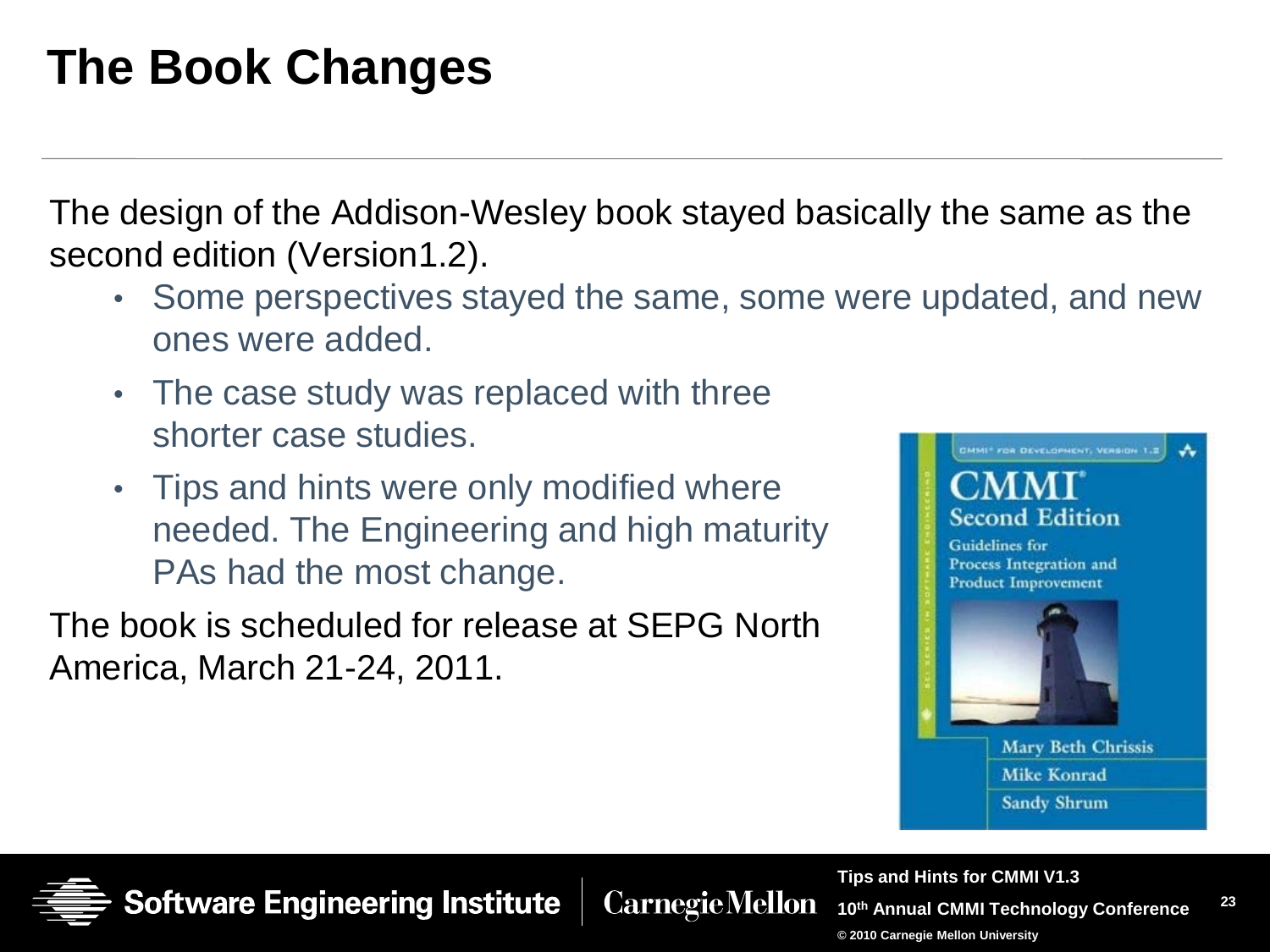## **Summary**

The V1.3 changes are improvements to the model.

The model should be easier to implement and interpret if you have been following sound process improvement principles.

These changes should not have a noticeable effect on what you have been doing.

They should be more of a *natural* fit.

*Does it surprise you that most of the change occurred in the informative material?*

MRITING 9 of this presentation and the continuation of your journey.



**Tips and Hints for CMMI V1.3 CarnegieMellon 10th Annual CMMI Technology Conference**